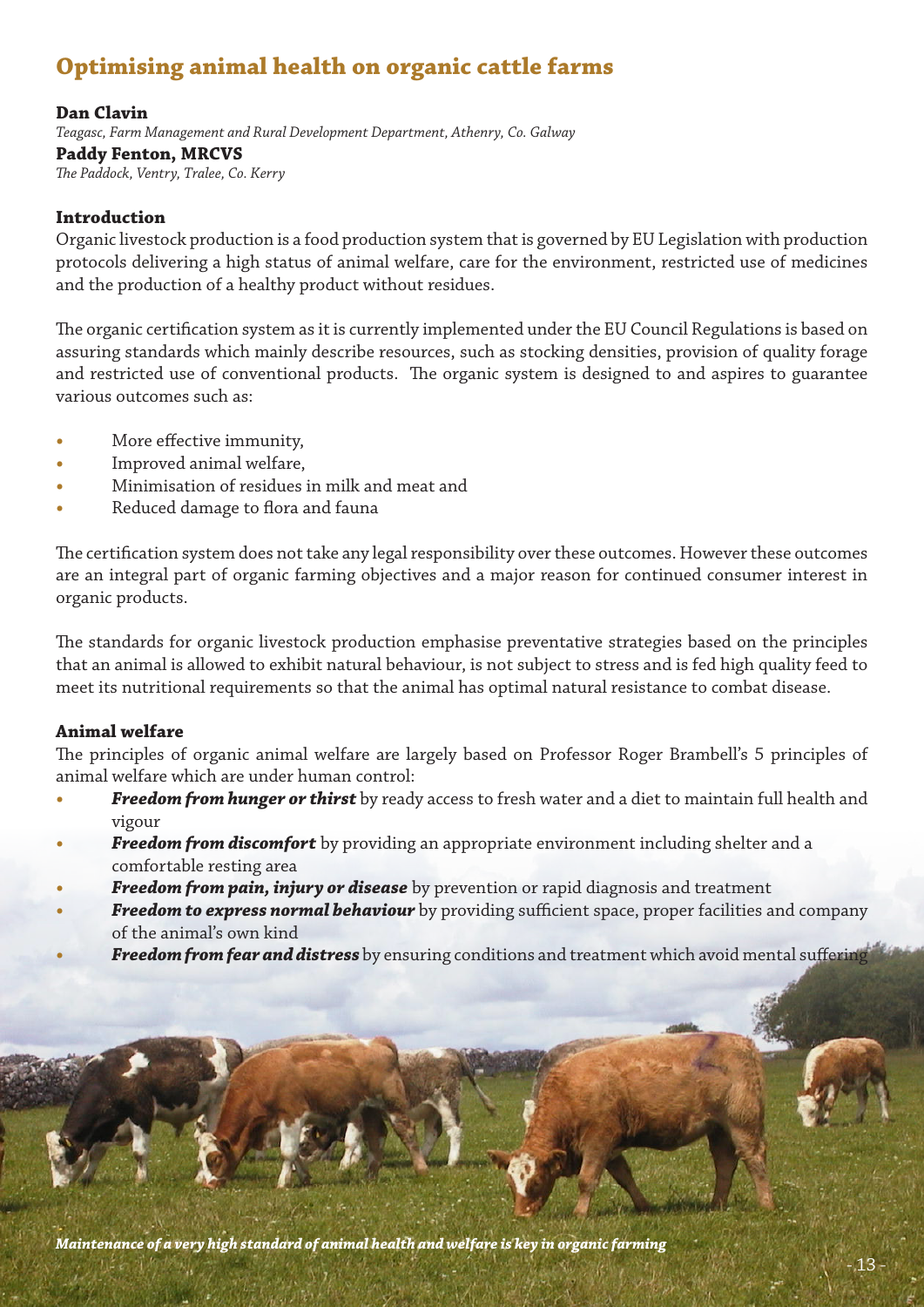## **Prevention of disease**

Disease prevention on organic farms is based on:

- High levels of biosecurity on the holding.
- Selection of appropriate breeds and strains of animals.
- Use of animal husbandry practises appropriate to the requirements of each species, encouraging strong resistance to disease and the prevention of infections.
- Provision of high quality feed together with regular access to grazing areas encouraging the natural immunological defence of the animal.
- Appropriate stocking densities both during the housed period and at grass reducing stress on animals.

In organic systems, animal health is seen not simply as the absence of disease; it is seen as a positive characteristic which is to be achieved through the application of biological and animal husbandry principles rather than the routine use of conventional veterinary medicines. Where medicines are required, the use of complementary methods both for the prevention and treatment of disease is encouraged.

The development and management of organic livestock production systems requires special care in nurturing positive health and vitality, ensuring the proper control of the disease and the encouragement of positive animal welfare i.e. the satisfaction of the animal's needs, including behavioural needs and not merely the avoidance of cruelty.

In essence the aspirations of organic farmers should be:

- **1.** To have healthy and productive livestock
- **2.** To develop organic systems which deliver positive health and welfare.
- **3.** To continually improve the health and welfare of livestock.
- **4.** To progressively reduce dependence on medicines



#### *Adjustments to organic housing standards may require the provision of extra space and dry bedding*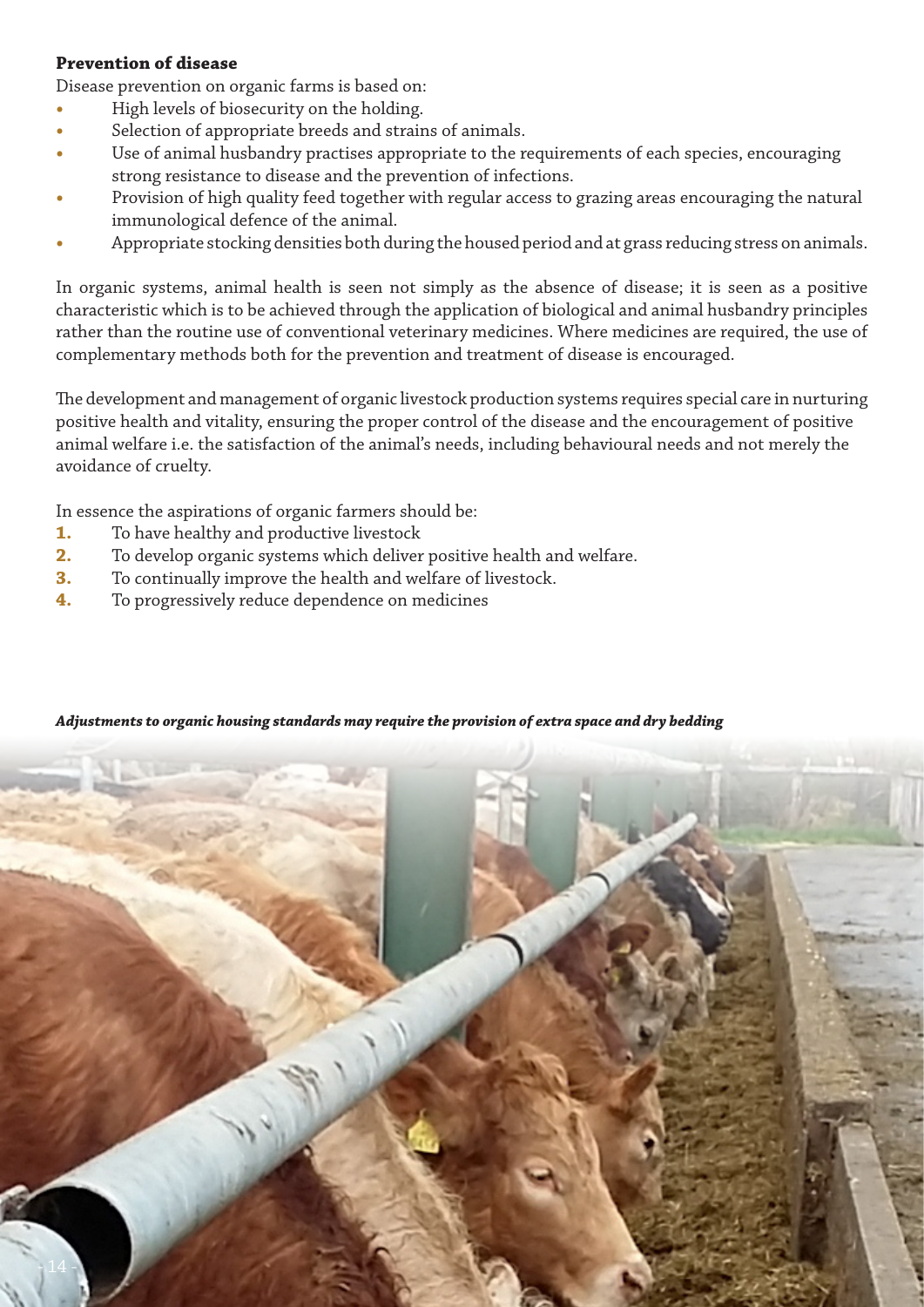# **Herd health plan**

When a farmer undergoes conversion to organic status an Animal Health Plan is recommended to be drawn up by the vet, which specifies the current animal health issues on the farm and how the farmer will tackle these issues into the future while conforming to the requirements of organic certification standards.

The Herd Health Plan ultimately needs to address issues such as:

- **1.** What diseases are currently issues on the farm.
- **2.** How can these be controlled or prevented.
- **3.** What modifications can be made at farm level to reduce the risk of disease.

Faeces testing for your present livestock can help to identify the level and type of internal parasites which you have to plan to reduce. Keeping the herd health plan up to date is an on-going process. Whenever an animal needs treating you must treat it, but do think about what could be done to avoid having to treat again in the future.



*The taking of faecal dung sample helps to identify the type and level of internal parasites in the herd*

# **Steps to developing an animal herd health plan:**

- **1.** It is recommended that the animal herd health plan is drawn up by the vet.
- **2.** Identify the disease organism or health problem
- **3.** Learn about the organism's life cycle and/or health problem.
- **4.** Identify the current veterinary or other treatments used.
- **5.** Think about management/husbandry practices that could be used to break the organism's lifecycle or improve the animal's health whilst reducing reliance on veterinary treatments.
- **6.** Identify management husbandry practices or alternative therapies that could be used to minimise or reduce the problem.
- **7.** Identify in advance the alternative veterinary medicines that can be used should the management practices not be successful
- **8.** Identify the specified withdrawal periods for the treatments and calculate the longer withdrawal periods required for organic management.

# **Complying with organic certification requirements**

In all cases, permission must be sought from your relevant Organic Certification Body (OCB) in advanced of carrying out animal mutilation procedures. *In all cases, adequate anaesthesia and/or analgesia must be used.* Procedures for which permission (derogation) must be sought include dehorning, disbudding, castration and tail docking/use of rubber rings for lambs.

Under organic livestock management, preventative husbandry and management practices must be introduced to avoid and minimise pest and disease problems and reliance on chemical treatments. However, the standards do permit the use of synthetic chemical medicines in order to avoid suffering and distress, and where homeopathic and herbal preparations would not be effective.

Detection of problems needs to be early, and timely veterinary advice is invaluable - when an animal is ill the organic farmer reacts in the same manner as their conventional neighbour and veterinary assistance is sought immediately. Failure to treat sick animals may result in the withdrawal of organic status for the entire farm (ie. treatment must be administered even if the result would mean an animal losing it's organic status).

In the case of the clean grazing system, if it breaks down and individual animals become infected (showing clinical symptoms) then it is permitted to use certain wormers to treat individual animals. Permission may be granted base on veterinary advice to use avermectin products if evidence of need is demonstrated - for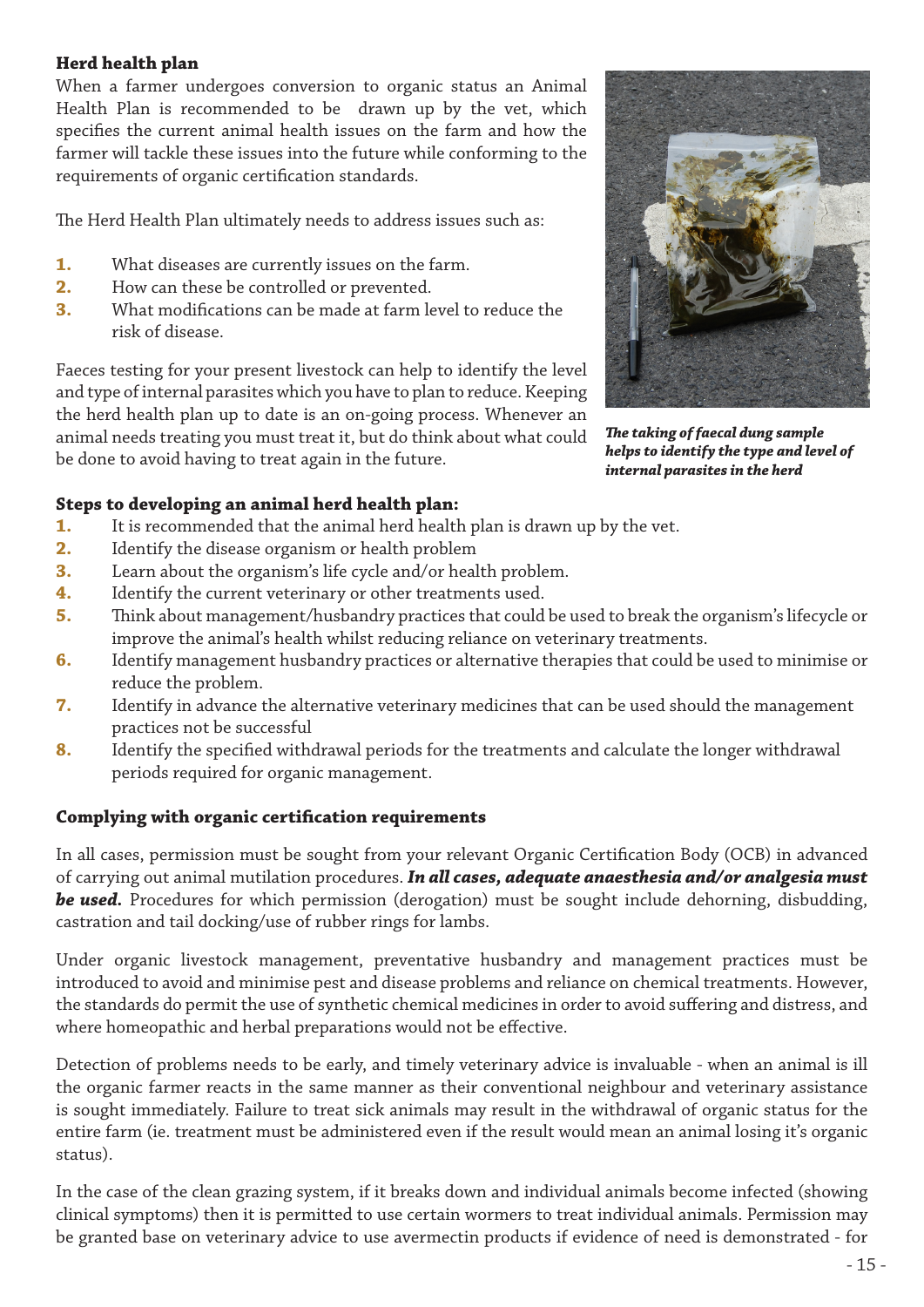example resistance to other wormers. Consult with your vet to select the right wormer for the job.

If a significant number of animals require treatment, the use of wormers on a whole-herd basis may be allowed. You will be required to get veterinary advice and/or evidence to support the treatment, such as faecal egg counts.

# **Withdrawal periods**

The withdrawal periods for allopathic medicines are longer for organic animals than for conventional animals. Use products with shorter withdrawal periods where possible, paying special attention as to when the animal will enter the organic market. Treated animals which are sold to other organic farms and which have existing withdrawal periods yet to elapse must complete the withdrawal period on the buyers farm.

The following withdrawal periods must be adhered to for the production of organic beef production.

- No withdrawal period indicated withdrawal period of seven days.
- For legal withdrawal period of between 1 to 18 days 3 times the legal withdrawal period eg. a legal withdrawal period of 6 days would then result in an organic withdrawal period of 18 days.
- For legal withdrawal periods of between 19 28 days organic withdrawal period of 56 days.
- For legal withdrawal periods of 29+ days twice the legal withdrawal period applies.

#### *Products with the active ingredients listed below must not be used in the production of organic beef if supplying beef to Good Herdsmen Ltd: Updated 2016*

| <b>Product Name</b>                     | <b>Active Ingredient</b>                                               |  |
|-----------------------------------------|------------------------------------------------------------------------|--|
| Tetracycline                            | Tetracycline (This may have to be used - if used inform the processor) |  |
| Benastermycin                           | Bebethamin-Penicillin                                                  |  |
| Fatroximin                              | Rifaximin                                                              |  |
| Buscopan                                | Buthylscopolamin                                                       |  |
| Cydectin                                | Moxidectin                                                             |  |
| Trodax                                  | Nitroxtmil                                                             |  |
| Alamycin                                | Oxytetracyclin-Hydrochloride                                           |  |
| Engemycin                               | Oxytetracyclin                                                         |  |
| Oxipra                                  | Oxytetracyclin                                                         |  |
| Receptal                                | Buserelin                                                              |  |
| Source: Good Herdsmen Ltd., March 2016. |                                                                        |  |

**Note:** Organic beef producers must keep up to date with their relevant Organic Certified Body or organic beef processor regarding any changes to prohibited veterinary products.

#### **Number of antibiotic treatments permitted**

The use of antibiotics in clinical cases only is a restricted practice where no other remedy would be effective or after a major trauma as a result of surgery or accident. In other words they should be used only where necessary. The organic standards set out the number of antibiotic treatments permitted per animal:

- Animals for meat consumption: One course of antibiotics is allowed within a 12 month period.
- Animals for breeding: Two courses of antibiotics are allowed within a 12 month period.
- Dairy Mastitis: Two courses of antibiotics are allowed within a 12 month period.

A course of treatment means all necessary measures taken to restore the animal to health following a particular disease episode. If the number of treatments permitted are exceeded, the animal should then be sold conventionally or undergo a further fifteen month conversion period.